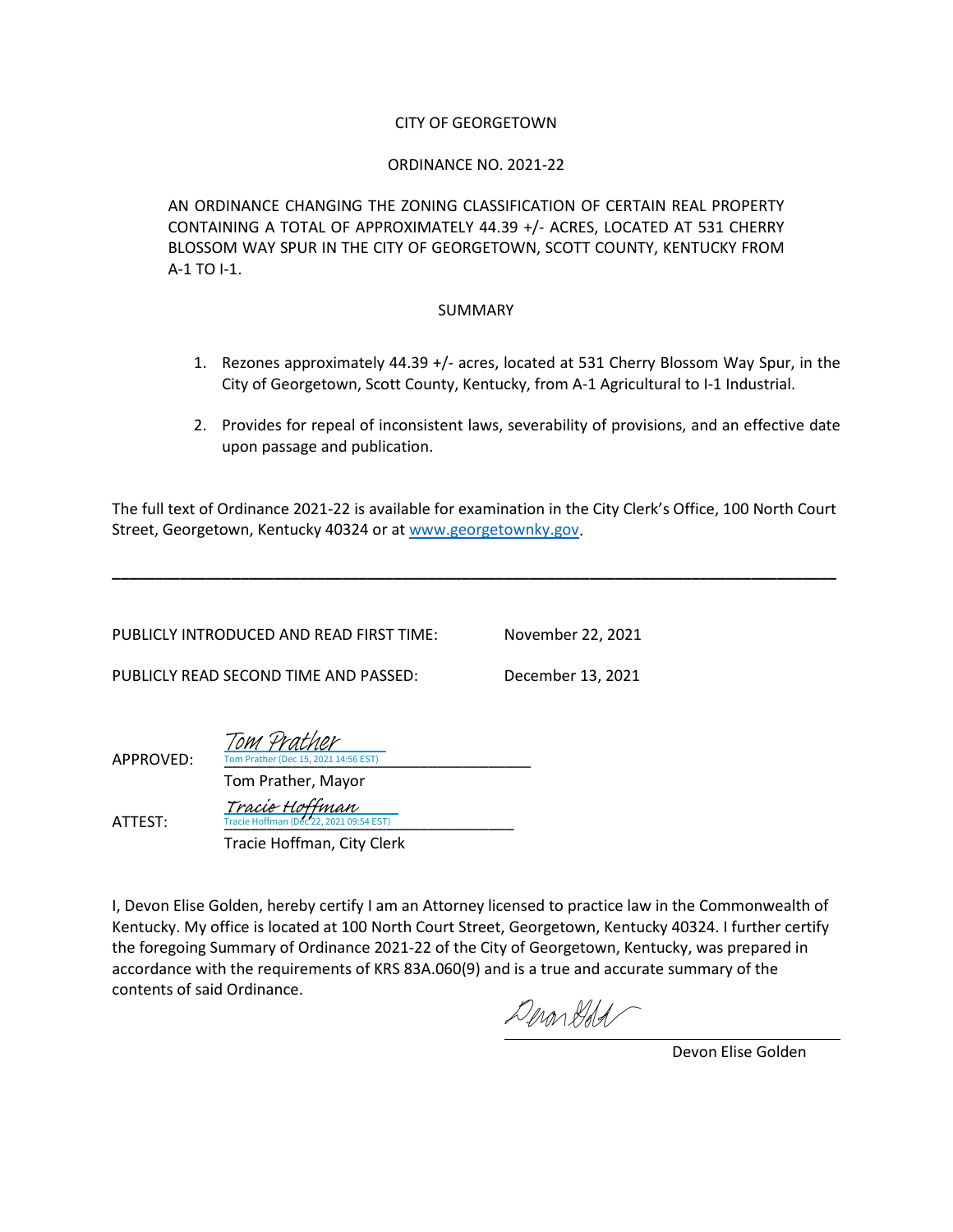#### CITY OF GEORGETOWN

#### ORDINANCE NO. 2021-22

AN ORDINANCE CHANGING THE ZONING CLASSIFICATION OF CERTAIN REAL PROPERTY CONTAINING A TOTAL OF APPROXIMATELY 44.39 +/- ACRES, LOCATED AT 531 CHERRY BLOSSOM WAY SPUR IN THE CITY OF GEORGETOWN, SCOTT COUNTY, KENTUCKY FROM A-1 TO I-1.

#### SPONSORS: Mark Showalter and Tammy Lusby Mitchell

WHEREAS, the application of Stan Richards, whose address is 600 Gillam Road, Wilmington, OH 45177, having been filed with the Georgetown-Scott County Planning Commission requesting a zoning classification change of certain real property consisting of approximately 44.39 +/- acres located at or around 531 Cherry Blossom Way Spur, in the City of Georgetown, Scott County, Kentucky, as more particularly described in Exhibit "A" attached hereto and incorporated by reference herein, from A-1 to I-1; and

WHEREAS, the matter having been heard publicly by the Planning Commission on the  $14<sup>th</sup>$  day of October, 2021, pursuant to notice according to law and with a quorum present and voting; and

WHEREAS, after taking testimony on the application and fully considering same, the Planning Commission voted to make certain findings of fact and to recommend approval of the application to the Georgetown City Council, said recommendation sent and received on October 27, 2021; and

NOW, THEREFORE, be it ordained by the City of Georgetown, Kentucky:

### SECTION ONE

That the Findings of Fact and Recommendations of the Planning Commission are hereby adopted and incorporated herein as if fully copied at length.

#### SECTION TWO

That the Georgetown-Scott County official zoning map is hereby amended to show a change in the zoning classification for certain real property consisting of approximately 44.39 +/ acres located at 531 Cherry Blossom Way Spur, in the City of Georgetown, Scott County, Kentucky, as more particularly described in Exhibit "A" attached hereto and incorporated by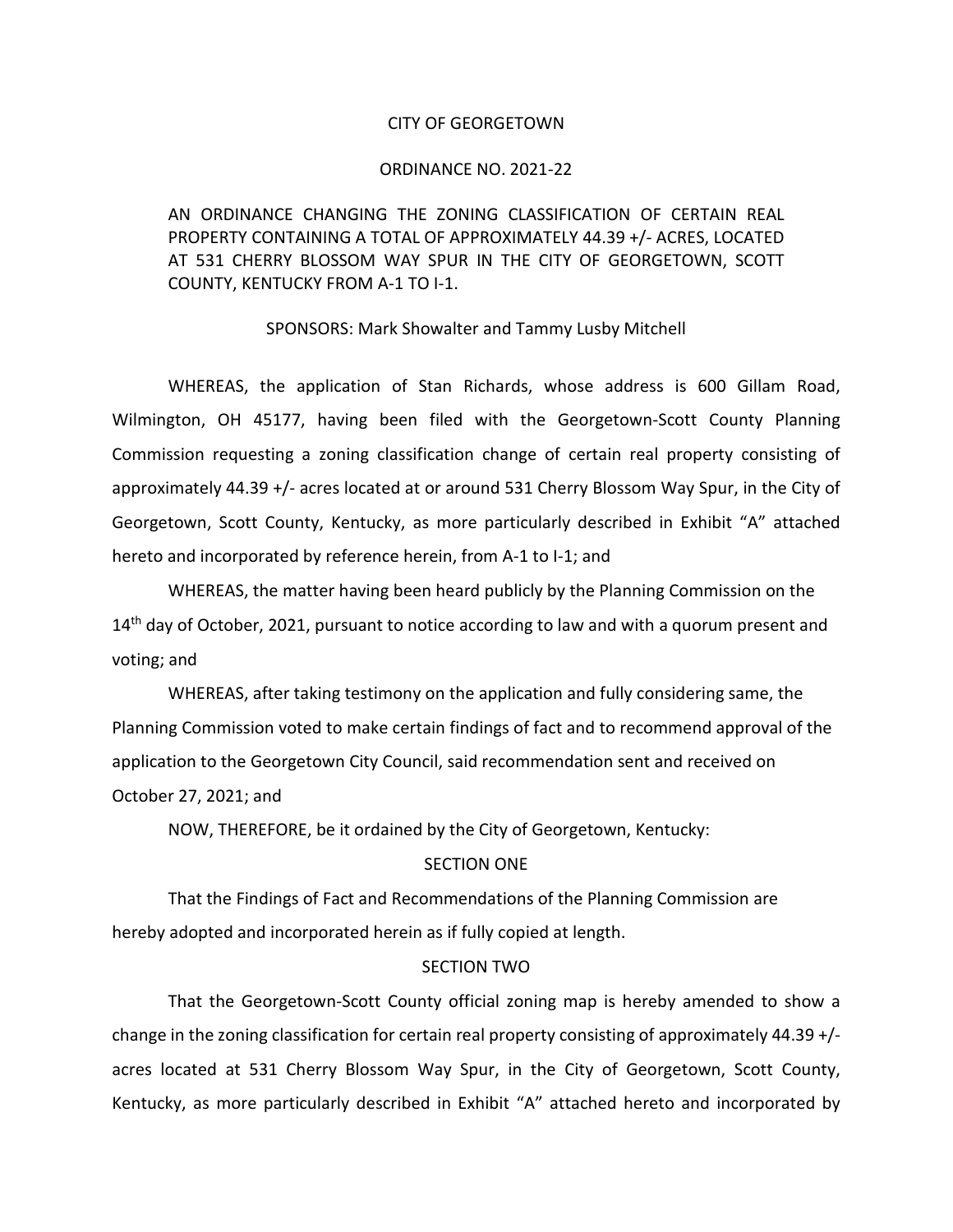reference herein, from A-1 to I-1. Such amendment is hereby made expressly contingent upon and effective only after the passage and effectiveness of the Ordinance annexing the Property into the city limits of the City of Georgetown.

# SECTION THREE

That the Georgetown-Scott County Planning Commission is hereby directed to show these zoning classification changes on the official zoning map and to make reference to the number of this Ordinance.

# SECTION FOUR

If any portion of this Ordinance is for any reason held invalid or unlawful such portion shall be deemed a separate provision and such holding shall not affect the validity of the remaining portions of this Ordinance.

## SECTION FIVE

All ordinances or parts of ordinances in conflict with this ordinance are hereby repealed.

# SECTION SIX

This Ordinance shall be in full force and effect upon passage and publication.

PUBLICLY INTRODUCED AND READ FIRST TIME: November 22, 2021

PUBLICLY READ SECOND TIME AND PASSED: December 13, 2021

Tom Prather

APPROVED: Tom Prather (Dec 15, 2021 14:56 EST)

Tom Prather, Mayor

**ATTEST:** Tracie Hoffman (Dec 22, 2021 09:54 EST) Tracie Hoffman

Tracie Hoffman, City Clerk